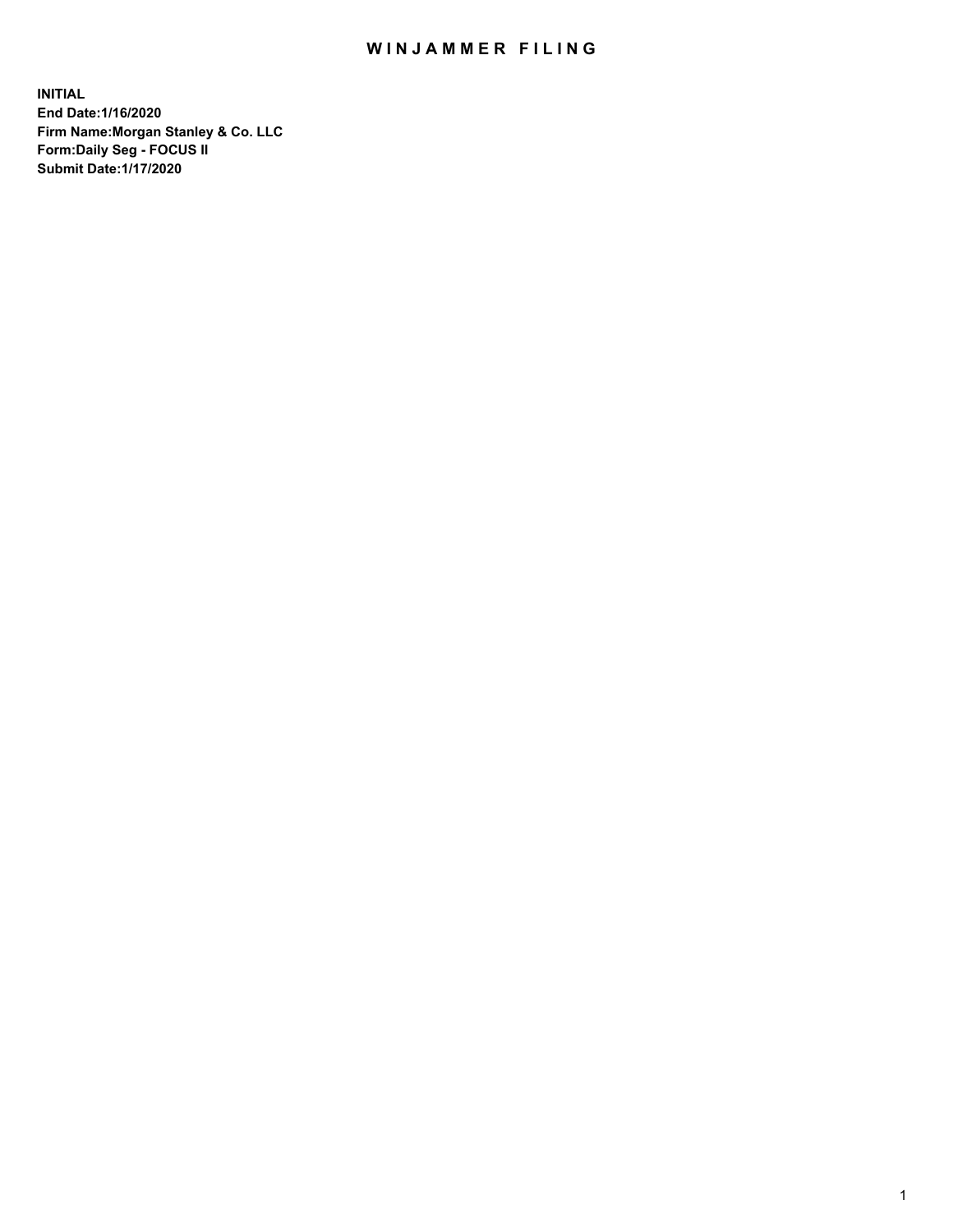**INITIAL End Date:1/16/2020 Firm Name:Morgan Stanley & Co. LLC Form:Daily Seg - FOCUS II Submit Date:1/17/2020 Daily Segregation - Cover Page**

| Name of Company                                                                                                                                                                                                                                                                                                                | Morgan Stanley & Co. LLC                                                     |
|--------------------------------------------------------------------------------------------------------------------------------------------------------------------------------------------------------------------------------------------------------------------------------------------------------------------------------|------------------------------------------------------------------------------|
| <b>Contact Name</b>                                                                                                                                                                                                                                                                                                            | <b>Ikram Shah</b>                                                            |
| <b>Contact Phone Number</b>                                                                                                                                                                                                                                                                                                    | 212-276-0963                                                                 |
| <b>Contact Email Address</b>                                                                                                                                                                                                                                                                                                   | Ikram.shah@morganstanley.com                                                 |
| FCM's Customer Segregated Funds Residual Interest Target (choose one):<br>a. Minimum dollar amount: ; or<br>b. Minimum percentage of customer segregated funds required:%; or<br>c. Dollar amount range between: and; or<br>d. Percentage range of customer segregated funds required between: % and %.                        | 235,000,000<br><u>0</u><br><u>00</u><br>0 Q                                  |
| FCM's Customer Secured Amount Funds Residual Interest Target (choose one):<br>a. Minimum dollar amount: ; or<br>b. Minimum percentage of customer secured funds required:%; or<br>c. Dollar amount range between: and; or<br>d. Percentage range of customer secured funds required between:% and%.                            | 140,000,000<br><u>0</u><br>$\underline{0}$ $\underline{0}$<br>0 <sup>0</sup> |
| FCM's Cleared Swaps Customer Collateral Residual Interest Target (choose one):<br>a. Minimum dollar amount: ; or<br>b. Minimum percentage of cleared swaps customer collateral required:% ; or<br>c. Dollar amount range between: and; or<br>d. Percentage range of cleared swaps customer collateral required between:% and%. | 92,000,000<br><u>0</u><br><u>00</u><br>00                                    |

Attach supporting documents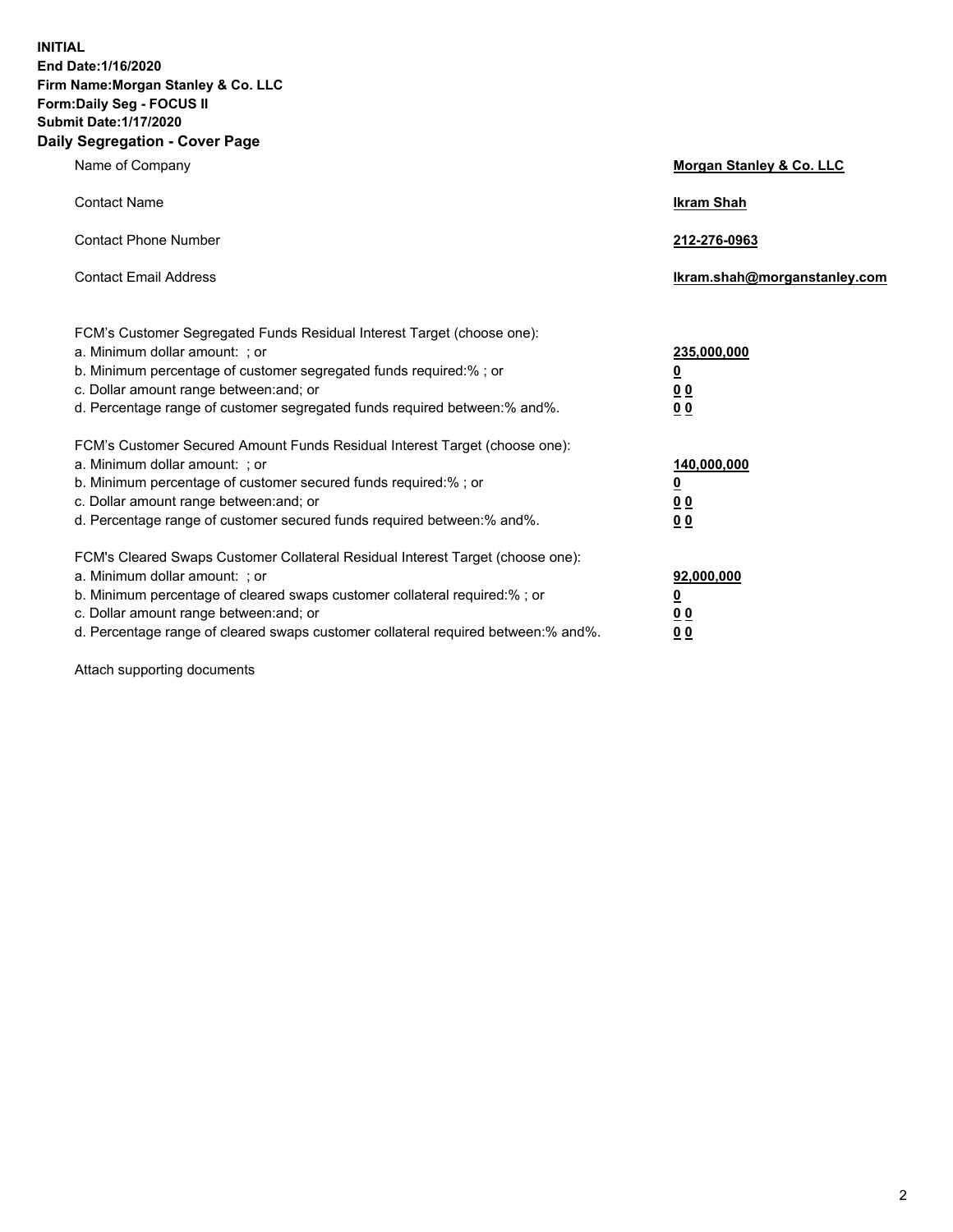## **INITIAL End Date:1/16/2020 Firm Name:Morgan Stanley & Co. LLC Form:Daily Seg - FOCUS II Submit Date:1/17/2020 Daily Segregation - Secured Amounts** Foreign Futures and Foreign Options Secured Amounts Amount required to be set aside pursuant to law, rule or regulation of a foreign government or a rule of a self-regulatory organization authorized thereunder **0** [7305] 1. Net ledger balance - Foreign Futures and Foreign Option Trading - All Customers A. Cash **3,171,162,881** [7315] B. Securities (at market) **2,090,039,907** [7317] 2. Net unrealized profit (loss) in open futures contracts traded on a foreign board of trade **152,247,904** [7325] 3. Exchange traded options a. Market value of open option contracts purchased on a foreign board of trade **4,689,808** [7335] b. Market value of open contracts granted (sold) on a foreign board of trade **-9,967,834** [7337] 4. Net equity (deficit) (add lines 1. 2. and 3.) **5,408,172,666** [7345] 5. Account liquidating to a deficit and account with a debit balances - gross amount **19,167,017** [7351] Less: amount offset by customer owned securities **-18,116,522** [7352] **1,050,495** [7354] 6. Amount required to be set aside as the secured amount - Net Liquidating Equity Method (add lines 4 and 5) **5,409,223,161** [7355] 7. Greater of amount required to be set aside pursuant to foreign jurisdiction (above) or line 6. **5,409,223,161** [7360] FUNDS DEPOSITED IN SEPARATE REGULATION 30.7 ACCOUNTS 1. Cash in banks A. Banks located in the United States **567,958,659** [7500] B. Other banks qualified under Regulation 30.7 **514,811,581** [7520] **1,082,770,240** [7530] 2. Securities A. In safekeeping with banks located in the United States **192,260,727** [7540] B. In safekeeping with other banks qualified under Regulation 30.7 **0** [7560] **192,260,727** [7570] 3. Equities with registered futures commission merchants A. Cash **11,724,321** [7580] B. Securities **0** [7590] C. Unrealized gain (loss) on open futures contracts **5,037,545** [7600] D. Value of long option contracts **0** [7610] E. Value of short option contracts **0** [7615] **16,761,866** [7620] 4. Amounts held by clearing organizations of foreign boards of trade A. Cash **0** [7640] B. Securities **0** [7650] C. Amount due to (from) clearing organization - daily variation **0** [7660] D. Value of long option contracts **0** [7670] E. Value of short option contracts **0** [7675] **0** [7680] 5. Amounts held by members of foreign boards of trade A. Cash **2,268,446,945** [7700] B. Securities **1,897,779,179** [7710] C. Unrealized gain (loss) on open futures contracts **147,210,359** [7720] D. Value of long option contracts **4,689,808** [7730] E. Value of short option contracts **-9,967,834** [7735] **4,308,158,457** [7740]

- 6. Amounts with other depositories designated by a foreign board of trade **0** [7760]
- 7. Segregated funds on hand **0** [7765]
- 8. Total funds in separate section 30.7 accounts **5,599,951,290** [7770]
- 9. Excess (deficiency) Set Aside for Secured Amount (subtract line 7 Secured Statement Page 1 from Line 8)
- 10. Management Target Amount for Excess funds in separate section 30.7 accounts **140,000,000** [7780]
- 11. Excess (deficiency) funds in separate 30.7 accounts over (under) Management Target **50,728,129** [7785]

**190,728,129** [7380]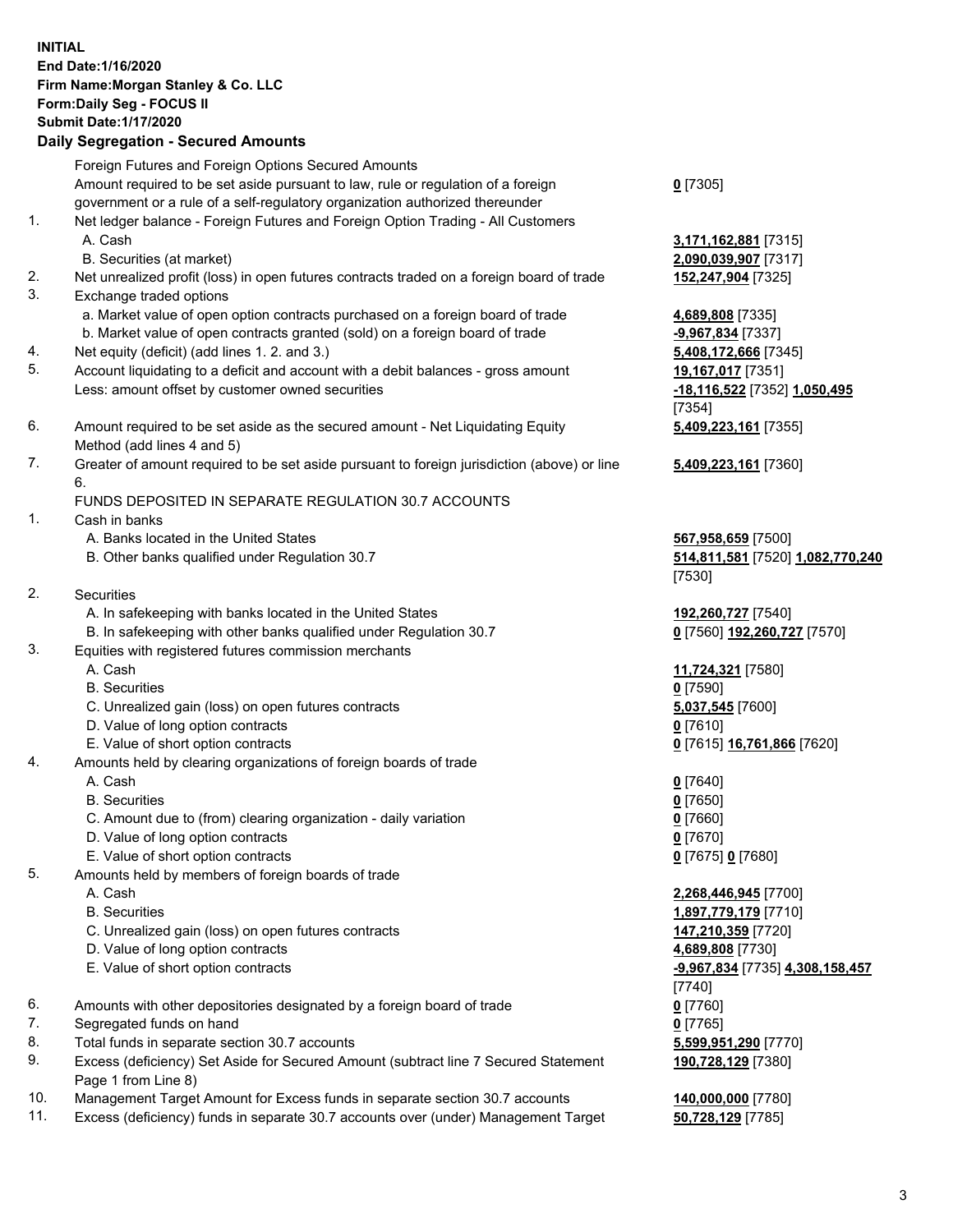|     | <b>INITIAL</b>                                                                      |                                    |
|-----|-------------------------------------------------------------------------------------|------------------------------------|
|     | End Date: 1/16/2020                                                                 |                                    |
|     | Firm Name: Morgan Stanley & Co. LLC                                                 |                                    |
|     | Form: Daily Seg - FOCUS II                                                          |                                    |
|     | <b>Submit Date: 1/17/2020</b>                                                       |                                    |
|     | Daily Segregation - Segregation Statement                                           |                                    |
|     | SEGREGATION REQUIREMENTS(Section 4d(2) of the CEAct)                                |                                    |
| 1.  | Net ledger balance                                                                  |                                    |
|     | A. Cash                                                                             | 9,171,831,167 [7010]               |
|     | B. Securities (at market)                                                           | 5,956,904,950 [7020]               |
| 2.  | Net unrealized profit (loss) in open futures contracts traded on a contract market  | 2,114,584,402 [7030]               |
| 3.  | Exchange traded options                                                             |                                    |
|     | A. Add market value of open option contracts purchased on a contract market         | 392,122,402 [7032]                 |
|     | B. Deduct market value of open option contracts granted (sold) on a contract market | -331,870,482 [7033]                |
| 4.  | Net equity (deficit) (add lines 1, 2 and 3)                                         | 17,303,572,439 [7040]              |
| 5.  | Accounts liquidating to a deficit and accounts with                                 |                                    |
|     | debit balances - gross amount                                                       | 262,379,835 [7045]                 |
|     | Less: amount offset by customer securities                                          | -261,660,184 [7047] 719,651 [7050] |
| 6.  | Amount required to be segregated (add lines 4 and 5)                                | 17,304,292,090 [7060]              |
|     | FUNDS IN SEGREGATED ACCOUNTS                                                        |                                    |
| 7.  | Deposited in segregated funds bank accounts                                         |                                    |
|     | A. Cash                                                                             | 3,873,886,022 [7070]               |
|     | B. Securities representing investments of customers' funds (at market)              | $0$ [7080]                         |
|     | C. Securities held for particular customers or option customers in lieu of cash (at | 744,252,601 [7090]                 |
|     | market)                                                                             |                                    |
| 8.  | Margins on deposit with derivatives clearing organizations of contract markets      |                                    |
|     | A. Cash                                                                             | 7,460,052,990 [7100]               |
|     | B. Securities representing investments of customers' funds (at market)              | $0$ [7110]                         |
|     | C. Securities held for particular customers or option customers in lieu of cash (at | 5,212,652,349 [7120]               |
|     | market)                                                                             |                                    |
| 9.  | Net settlement from (to) derivatives clearing organizations of contract markets     | 236,992,824 [7130]                 |
| 10. | Exchange traded options                                                             |                                    |
|     | A. Value of open long option contracts                                              | 392,122,402 [7132]                 |
|     | B. Value of open short option contracts                                             | -331,870,482 [7133]                |
| 11. | Net equities with other FCMs                                                        |                                    |
|     | A. Net liquidating equity                                                           | 2,728,935 [7140]                   |
|     | B. Securities representing investments of customers' funds (at market)              | $0$ [7160]                         |
|     | C. Securities held for particular customers or option customers in lieu of cash (at | $0$ [7170]                         |
|     | market)                                                                             |                                    |
| 12. | Segregated funds on hand                                                            | $0$ [7150]                         |
| 13. | Total amount in segregation (add lines 7 through 12)                                | 17,590,817,641 [7180]              |
| 14. | Excess (deficiency) funds in segregation (subtract line 6 from line 13)             | 286,525,551 [7190]                 |
| 15. | Management Target Amount for Excess funds in segregation                            | 235,000,000 [7194]                 |
| 16. | Excess (deficiency) funds in segregation over (under) Management Target Amount      | 51,525,551 [7198]                  |

16. Excess (deficiency) funds in segregation over (under) Management Target Amount Excess